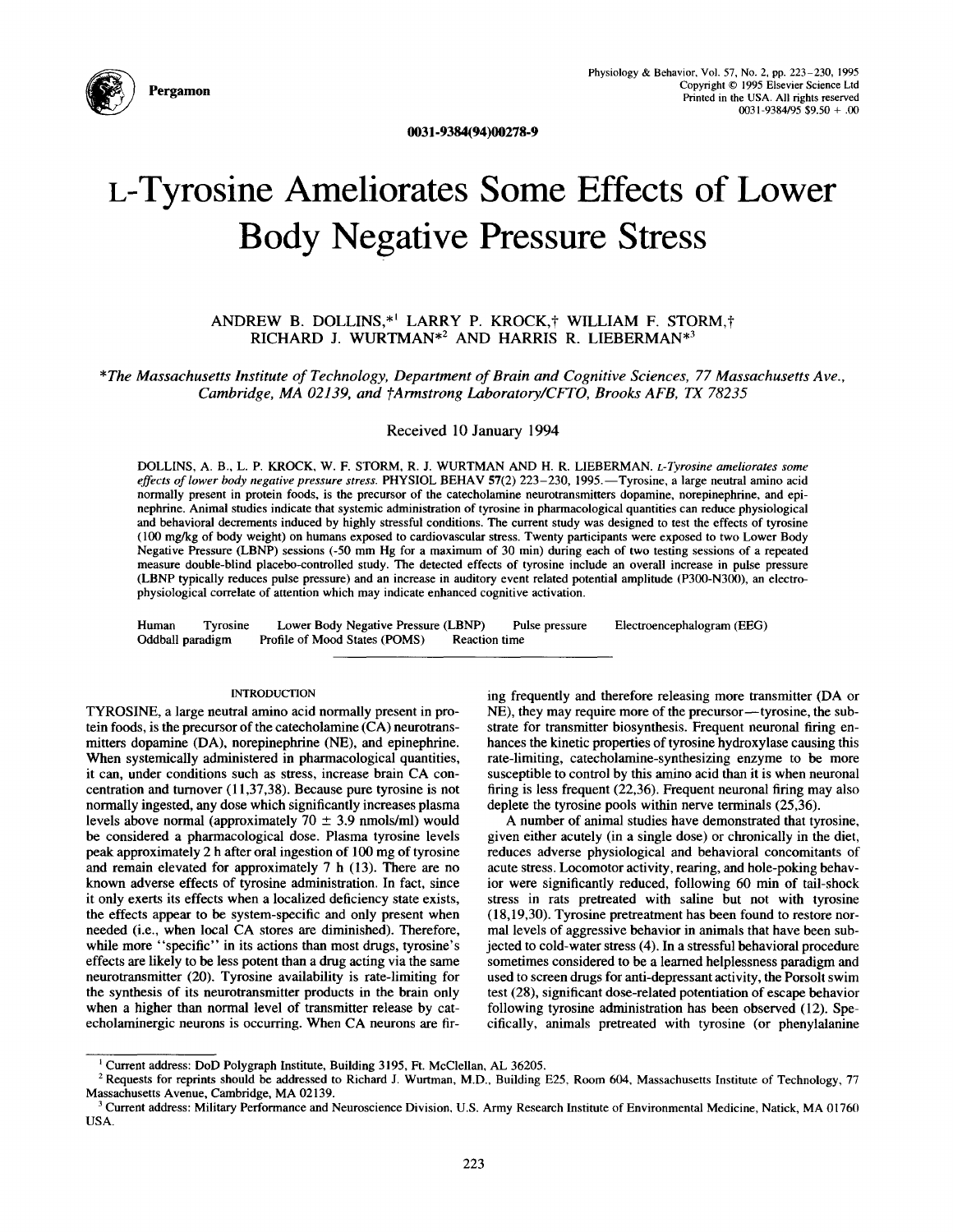which is metabolized to tyrosine) continued to swim significantly longer than placebo-treated controls. Tyrosine has also been reported to prevent decrements in performance among rats subjected to acute cold stress (29). Acute administration of tyrosine can lower blood pressure in spontaneously hypertensive rats that are subjected to stressful testing conditions (35) and, by acting on sympathetic instead of brain neurons, raise blood pressure in hypotensive animals (5,6). Tyrosine, in a dose-dependent manner, also decreases the vulnerability of the canine heart to ventricular fibrillation and may therefore prevent sudden, stress-induced cardiac arrest (32). Tyrosine may also have beneficial effects on the neuroendocrine response to stress since it blocks the rise in plasma corticosterone that occurs after unavoidable stress (22).

Studies of tyrosine administration to unstressed humans have demonstrated possible beneficial effects in the treatment of essential hypertension (23) and depression (10). No adverse effects of such treatment were noted (13,21). However, participants in these studies were not subjected to experimental stressors and it is under stressful conditions that tyrosine would be expected to have its positive effects on behavior. We are aware of only one tyrosine study in which human volunteers were subjected to psychologically and physiologically stressful environmental conditions (2). The treatment employed was acute exposure (4 h) to a combination of hypobaric hypoxia (corresponding to 13,800 or 15,500 ft) and cold  $(60^{\circ}\text{F})$ . Tyrosine appeared to have robust effects among those individuals who responded most adversely to the stressors on each behavioral task. Many of the decrements in performance, mood, and symptoms induced by these treatments, including functions believed to be regulated by catecholaminergic neurons, were mitigated by tyrosine treatment. (See Owasoyo, Neri, and Lamberth (26) for a recent review of the effects of tyrosine on stress.)

The current study was undertaken to examine the physiological, psychological, and behavioral effects of acute tyrosine administration on normal healthy males exposed to physiological and behavioral stress. As mentioned above, tyrosine administration has consistently produced beneficial effects in animals subjected to various types of cardiovascular (CV) stress. It seemed likely that tyrosine would prove effective in reducing the effects of CV stress in humans. Lower Body Negative Pressure (LBNP), was chosen to induce CV stress. LBNP is a technique used to simulate a gravitational load (orthostasis) by exposing the lower body to subatmospheric pressures. This causes blood and interstitial fluids to pool in the lower extremities resulting in decreased venous return and increased sympathetic drive (3). Studies have shown that LBNP induces a variety of hemodynamic changes including increases in heart rate and narrowing of pulse pressure, as well as decreases in cardiac output, stroke volume, left ventricular ejection time, and venous pressure  $(15,33)$ . Brief exposures to LBNP  $(-50 \text{ mm Hg})$  have been shown to increase CA levels (14), suggesting that some of the above CV effects might be attributable to an increase in sympathetic activity. Subjects exposed to LBNP typically respond initially with decreased blood pressure and increased heart rate. Such changes persist until the CV system is no longer able to maintain homeostasis. At this point, blood pressure and heart rate rapidly fall and consciousness is lost if exposure to LBNP is not halted.

#### **METHODS**

#### *Subjects*

participants in this study. Two of the subjects were unable to tolerate LBNP to  $-50$  mm Hg in at least one of the four LBNP sessions for reasons unrelated to the experimental treatment and were dropped from the analyses. All subjects met the USAFSAM medical requirements for human subjects (as specified by the USAFSAM Advisory Committee on Human Experimentation) and signed an informed consent form prior to testing (in accordance with AFR 169-3 and the MIT Committee on the Use of Humans as Experimental Subjects).

## *Procedure*

A double-blind, placebo-controlled, crossover design was used to control for subject and experimenter bias. The subjects participated in a one h training session to familiarize them with the laboratory, procedures, and performance tasks prior to actual testing. Each subject was then tested on two occasions separated by at least seven days. Two 39 min periods of LBNP were included in each 4.5 h test session. Subjects were not tested on Mondays or following holidays to reduce the effects of irregular activity schedules.

Subjects were asked to refrain from alcohol, nicotine, and caffeine consumption for 24 h prior to testing and to consume only water from 2400 h the night before until their arrival at the laboratory at 0730 h. They were served a breakfast of granola bars and noncaffeinated beverages. Capsules containing tyrosine (50 mg/kg) or placebo (cellulose) were ingested at 0748 and 0900 h. A divided dose was administered to maintain circulating tyrosine levels throughout testing. Table 1 provides a schedule of times for events occurring during each test session.

LBNP Subjects were tested while they were supine, face up, and with the lower half of their body in the LBNP chamber. A surgical rubber seal (3 mm thick) was placed around the subject at the level of illiac crest to ensure air tight integrity. A padded seat was adjusted to prevent the subject from sliding into the chamber when a vacuum was applied. The vacuum source, a Hoover PowerMAX II WET/DRY Vac (Model C2079, Hoover Company, North Canton, OH) was located in a nearby-electrically shielded and sound-attenuated chamber to prevent extraneous noise and electrical signals from interfering with subject testing. Vacuum was applied via a 3.8 cm flexible hose connecting the vacuum source to the LBNP chamber. Pressure was regulated by opening and closing a valve (5.08 cm aperture) mounted on the side of the LBNP chamber. The negative pressure was calibrated with a Hi-Performance Gauge (Model 61A-1D-0800, Wallace & Tierman, Belleville, NJ) and monitored via a digital display driven by a pressure transducer. As a safety precaution, vacuum pressure was active only while the subject pressed on a positive pressure switch held in his left hand.

During LBNP exposure, pressure was initially reduced to  $-20$ mm Hg for three min. Pressure was then reduced an additional 10 mm Hg every 3 min until the internal chamber pressure was  $-50$  mm Hg. Pressure was maintained at  $-50$  mm Hg for the next 30 min or until presyncopal symptoms were observed. The subject's electrocardiogram (ECG) and general condition were monitored continuously throughout each LBNP session. Heart rate and blood pressure (auscultatory cuff) were recorded a minimum of once every three min (more frequently if irregular shifts were observed) throughout the LBNP session and until physiological indices returned to baseline levels. Pulse pressures were calculated by subtracting the diastolic from the systolic blood pressure. Blood samples (20 cc) were drawn: (a) prior to the onset of LBNP; (b) prior to LBNP pressure release or as quickly as possible after pressure release; and (c) at the end of each testing session. Behavioral testing continued regardless of when LBNP was returned to the ambient level.

## Twenty-two healthy adult males who had no previous experience with LBNP (mean age =  $28.13 \pm 4.71$  yr) were paid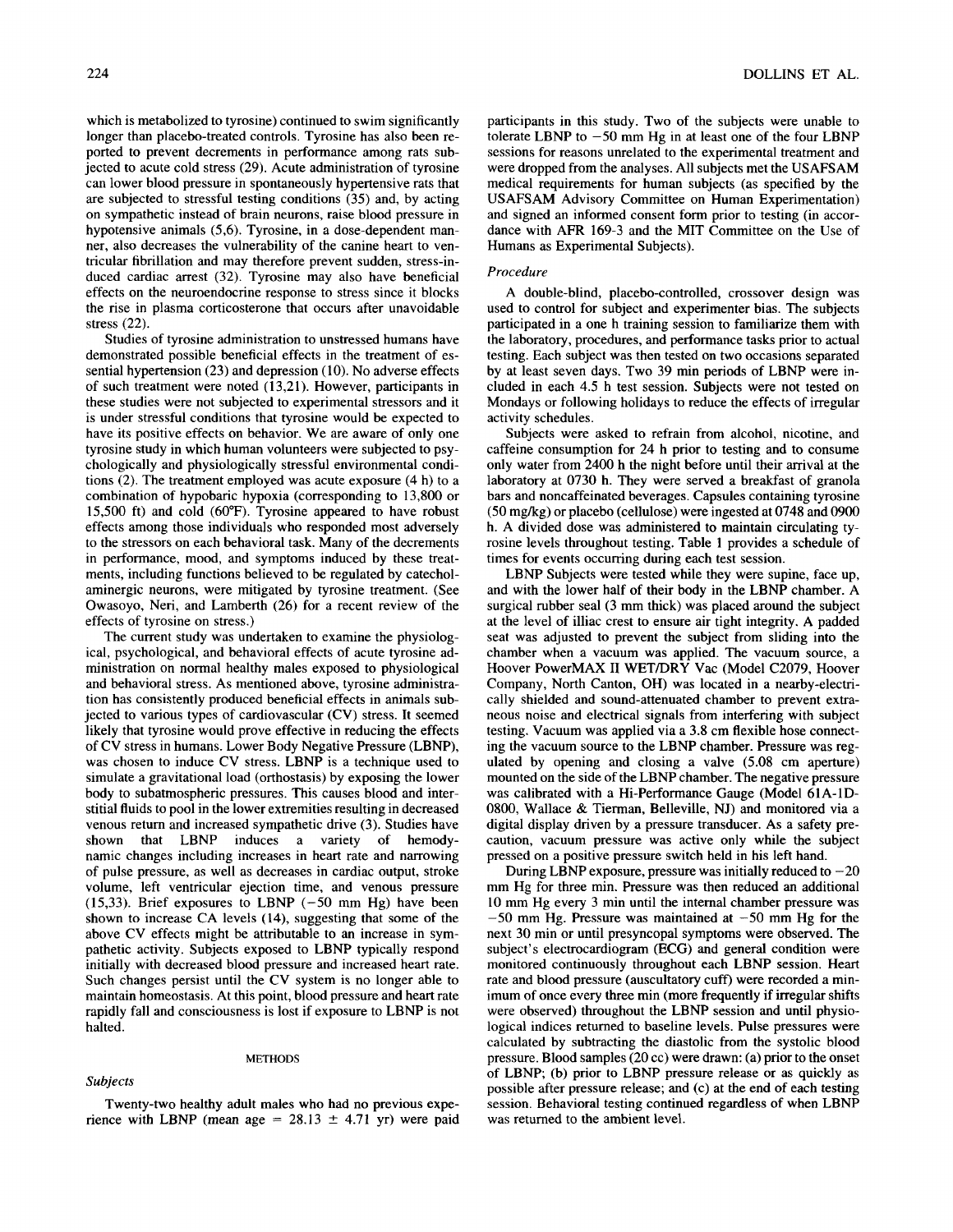| Start Time | Event                          | Start Time | Event                    |
|------------|--------------------------------|------------|--------------------------|
| 0725       | <b>Arrive Laboratory</b>       | 1019       | Simple RT 2              |
| 0728       | Profile of Mood States 1       | 1025       | Profile of Mood States 3 |
| 0735       | Eat Breakfast                  | 1030       | Dual Vigilance Task 2    |
| 0748       | <b>TREATMENT Dose 1</b>        | 1042       | Blood Draw 3             |
| 0820       | Enter LBNP Chamber             | 1045       | Begin LBNP Session 2     |
| 0822       | <b>Insert IV Catheter</b>      | 1107       | Four-choice RT Task 3    |
| 0850       | Four-choice RT Task 1          | 1118       | Evoked Potential task 2  |
| 0857       | <b>Blood Draw 1</b>            | 1124       | Profile of Mood States 4 |
| 0900       | <b>TREATMENT Dose 2</b>        | 1125       | Blood Draw 4             |
| 0902       | <b>Begin LBNP Session 1</b>    | 1125       | <b>LBNP Off</b>          |
| 0907       | Dual Vigilance Task 1          | 1129       | Simple RT 3              |
| 0937       | Simple RT 1                    | 1138       | Dual Vigilance Task 3    |
| 0940       | Profile of Mood States 2       | 1150       | Four-choice RT Task 4    |
| 0943       | Blood Draw 2                   | 1158       | <b>Blood Draw 5</b>      |
| 0944       | <b>LBNP Off</b>                | 1158       | Profile of Mood States 5 |
| 0950       | <b>Evoked Potential Task 1</b> | 1200       | Exit LBNP Chamber        |
| 1009       | Four-choice RT Task 2          | 1215       | Leave Laboratory         |

TABLE **<sup>1</sup>** APPROXIMATE TYROSINE/LBNP STUDY TIME LINE\*

\* Task and LBNP start times are actual average times ( $n = 22$ ).

## *Electrophysiological Measures*

Heart rate and skeletal muscle activity were monitored throughout the two LBNP periods of each testing session. Data for the initial (baseline through three min of LBNP at  $-50$  mm Hg) and final portions of LBNP session 1, all of LBNP session 2, and electroencephalographic auditory event related potential (ERP) sampling were recorded on FM magnetic tape (Honeywell Model 101, Denver, CO) for off-line analysis. Electrophysiologic signals were amplified using Data Inc. differential amplifiers (Model 2124, Ft. Collins, CO). Electrode impedances were held below 5K ohms at all sites.

## *Electrocardiography*

Silver/silver chloride electrodes (Cleartrace Model 1700-030, Medtronic Andover Medical, Haverhill, MA) were placed at standard lead II and V configurations throughout testing. Amplifier gains were set to 2K with high- and low-pass filters set to 0.5 and 50 Hz, respectively. Beat-to-beat heart rates were digitized using a device developed in-house (USAFSAM JOCUS # 79301450). Average heart rates were calculated for the baseline prior to LBNP and every 3 min throughout data acquisition. Eleven data points from a strip-chart electrocardiogram were substituted for missing digitized data.

#### *Electromyography*

Surface electromyographic activity was monitored over the lower left abdomen (rectus abdominus), left thigh (rectus femoris), and right calf (intersection of the gastrocnemius and soleus) to detect tensing of lower muscle groups which could reduce LBNP-induced blood and interstitial fluid pooling. Amplifier gains were set to 10K and high- and low-pass filters set to 0.1 and 1000 Hz, respectively (60 Hz notch filters active). Subjects were asked to relax appropriate muscles if an increase in electromyographic activity was observed.

#### *Event Related Potentials*

Cortical activity was recorded from 10-20 system Fz and Pz positions referenced to linked earlobes (AI & A2). The ElectroCap IX system (Electro-Cap Inc., Dallas, TX) was used to attach electrodes to the scalp. Electrode impedances were checked prior to each recording period. Amplifier gains were set to 10 K and the high- and low-pass filters were set to 0.5 and 50 Hz respectively. The electrooculogram (EOG) was recorded from above and below the right eye using Grass E-5 electrodes (Grass Instruments Inc., Quincy, MA). The electrooculography amplifier high- and low-pass filters were set to 0.5 and 1000 Hz respectively (60 Hz notch filter active) and the gain was set to  $10 \text{ K}$ .

Auditory ERP activity was recorded using the "oddball" paradigm (34). During this paradigm, subjects are exposed to a series of frequent and infrequent stimuli, and are usually asked to count the number of rare stimuli. The P300 wave is a large positive slow wave that occurs approximately 300 msec after the onset of the rare stimuli in the series. The latency and/or amplitude of the P300 wave vary, in a systematic manner, with a wide variety of testing circumstances (8). In this study, subjects were asked to count the number of infrequent tones (1000 Hz) occurring in a series of more frequent tones (2000 Hz) while resting with eyes closed. A total of 330, 50 msec, stimuli were played at the rate of 1.01 tone/sec. The infrequent tones (20%) were randomly distributed throughout the frequent tones. Subjects were not told the correct number of infrequent tones until all testing was complete. The tones were generated by modifying an Z-200 microcomputer so that the speaker output could be amplified with a SA-150 integrated stereo amplifier (Radio Shack, Ft. Worth, TX). Subjects heard the tones (90 dB SPL) over Sony button earphones which were shielded with sound suppressors to prevent the impingement of extraneous sounds. A 50 msec stimulus marker was recorded on magnetic tape prior to the onset of each stimulus, simultaneous with the electroencephalographic and electrooculographic signals. There were two evoked potential sessions during each testing session.

Electrophysiologic data for each trial were sampled at a rate of 512 samples per second for 600 msec. Averaging was timelocked relative to the stimulus marker. Trials with EOG peak-topeak values greater than 45  $\mu$ V were omitted from averaging. Many trials contained an artifact corresponding to the QRS complex of the ECG. The data acquisition software was revised to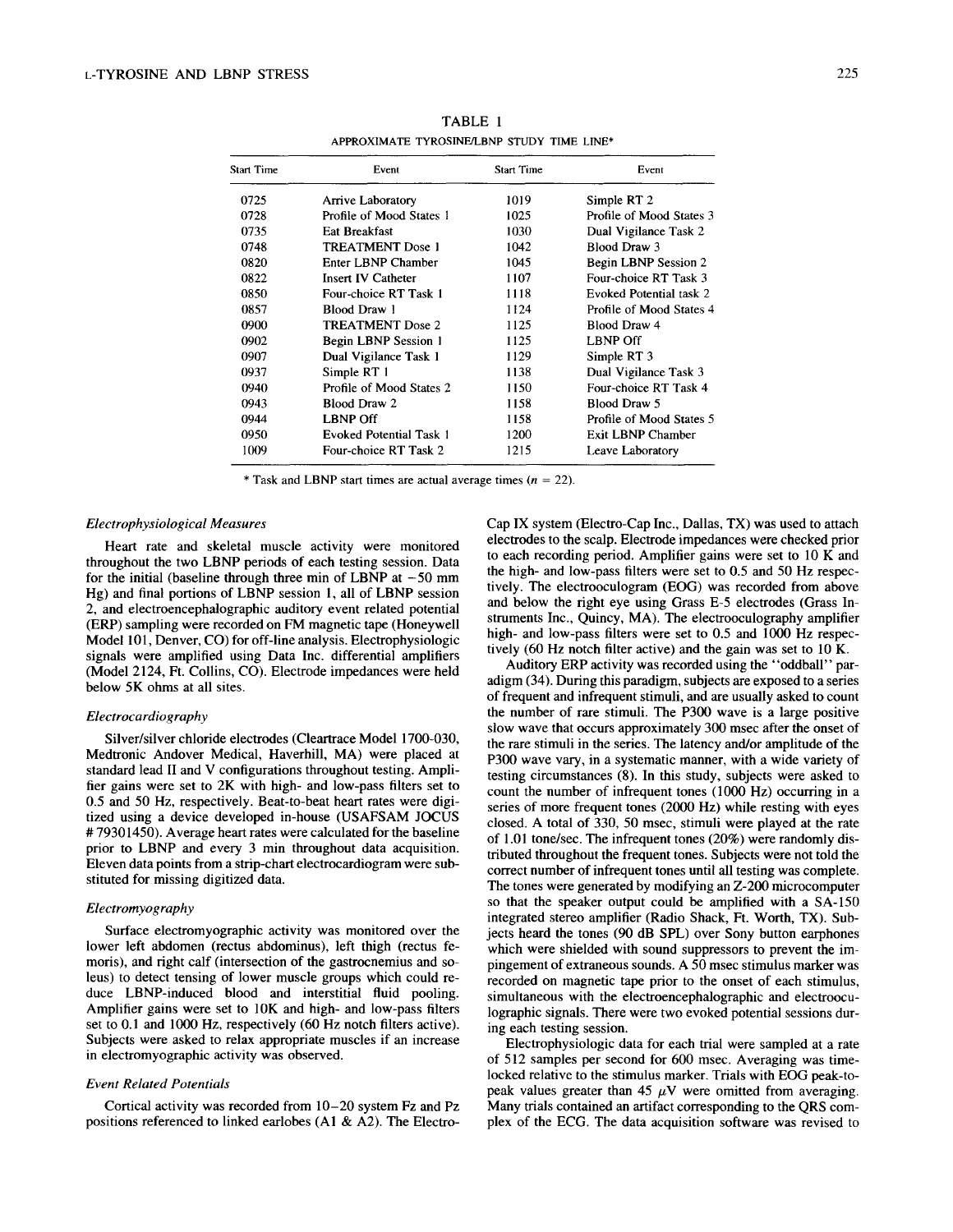detect the onset of the ECG-QRS complex and to omit averaging of cortical activity for 117 msec following the onset of the QRS complex. The data for subjects with an average of fewer than 30 trials were omitted from further processing. The P100, N100, P200, N200, P300, and N300 peaks and troughs were identified by moving a cursor along each average waveform as it was displayed on a CRT. The sequence of average waveforms displayed was randomized over subject and treatment condition throughout this process to prevent experimenter bias during peak and trough identification. Peak minus trough values for the P100-NI00, P200-N200, and P300-N300 components of each subject's electroencephalogram (EEG) were calculated for analysis.

## *Cortisol Levels*

Blood was drawn from an antecubital vein of the right arm through an indwelling IV catheter (18 g, 3.2 cm, Becton Dickinson & Company, Sandy, UT) capped with a Luer Lock PRN Adapter (Park-Davis & Co, Sandy, UT). Saline (bacteriostatic sodium chloride, USP 0.9%) was injected after each sample was removed to prevent coagulation within the catheter. This technique permitted consistent sampling without the use of a heparin lock. The samples were immediately transferred to chilled centrifuge tubes (containing one ml of EDTA solution) and placed on ice. The plasma and cellular components of the blood were then separated by centrifugation. Two 0.5 ml aliquots of the plasma fraction were stored  $(-80^{\circ}C)$  for cortisol analysis, which was performed using a commercially available radioimmunoassay kit.

#### *Performance Tasks and Mood Scale*

The subjects were required to complete three microcomputer based performance tasks and a mood inventory at specific times during each testing session (see Table 1). The software for the tasks was coded in-house and administered using a stock Zenith Z-200 microcomputer (Zenith Data Systems, St. Joseph, MI) equipped with a Gravis Mk VI joystick (Advanced Gravis Computer Technology Ltd., Bellingham, WA) that was connected via a game I/O card (model B107, Magnitronic, Taiwan). The computer CRT was mounted in a movable stand which was tilted to adjust the display for the subjects' maximum viewing comfort. Subjects responded with their right hand which was positioned along the outside of the LBNP chamber.

The performance tests administered (min to complete) were: Dual Task Information Processing (30), Four-choice Visual Reaction Time (5), and Simple Reaction Time (5). These tasks were selected because previous studies have shown them to be sensitive to the effects of sleep deprivation, stress and other pharmacological agents (2,17,21). Details concerning these tasks and their administration are published elsewhere (7).

A computerized version of the Profile of Mood States (POMS, 24) was administered five times during each testing session. The POMS is a 65 question self-report mood questionnaire which yields six factors when analyzed: Tension/Anxiety, Depression/ Dejection, Anger/Hostility, Vigor/Activity, Fatigue/Inertia, and Confusion/Bewilderment. The terms "Flushed," "Light-headed," "Heaviness in legs," and "Sweaty" were added to the usual 65 POMS questions to monitor specific reactions to LBNP induced stress. The additional questions are referred to as the LBNP Stress Factor.

#### *Analyses*

Except where noted, all analyses of variance were calculated using a between-groups (order), within-subjects (treatment and time), repeated measures factorial designs. The Greek symbol delta " $\Delta$ " is used to indicate "a change of."

#### **RESULTS**

## *Pulse Pressures*

The mean pulse pressures for which full data were available (i.e., from resting until 6 min of LBNP at  $-50$  mm Hg;  $N = 20$ ) are plotted in Fig. 1. Mean pulse pressures (averaged over LBNP sessions 1 and 2) measured during LBNP following tyrosine treatment were significantly greater  $(\Delta + 3.3 \text{ mm Hg})$  than those following placebo treatment  $[F(1,18) = 8.22, p < 0.01]$ . Mean pulse pressures decreased significantly from 47.8 mm Hg during LBNP session 1 to 42.3 mm Hg during LBNP session 2  $[F(1,18)]$  $= 23.23, p < 0.001$ . The change in mean pulse pressure between baseline and six min of LBNP at  $-50$  mm Hg (52.72, 47.59, 45.95, 43.65, 41.21, and 39.76 mm Hg, respectively) was significant  $[F(5,90) = 28.59, p < 0.001]$ . Contrasts comparing each pulse pressure with the average of subsequent pulse pressures were all significant ( $p < 0.01$ ) except the comparison between the final two pulse pressures. No significant order (test day) effects or interactions were found. Separate analyses of the two LBNP sessions indicate that the mean pulse pressure was higher when tyrosine was ingested, relative to placebo, during both LBNP session 1 ( $\Delta$  +3.74,  $F(1,18) = 5.69$ ,  $p < 0.001$ ) and 2 ( $\Delta$ )  $+2.83, F(1,18) = 4.46, p < 0.05$ .

## *Heart Rate*

Heart rate increased significantly from 65.9 beats per min (BPM) during baseline to 80.6 BPM after the first 15 min of



FIG. 1. Average pulse pressures from baseline through 6 min of LBNP at  $-50$  mmHg (vertical bars are SEM,  $N = 20$ ; data sampled at 3 min intervals).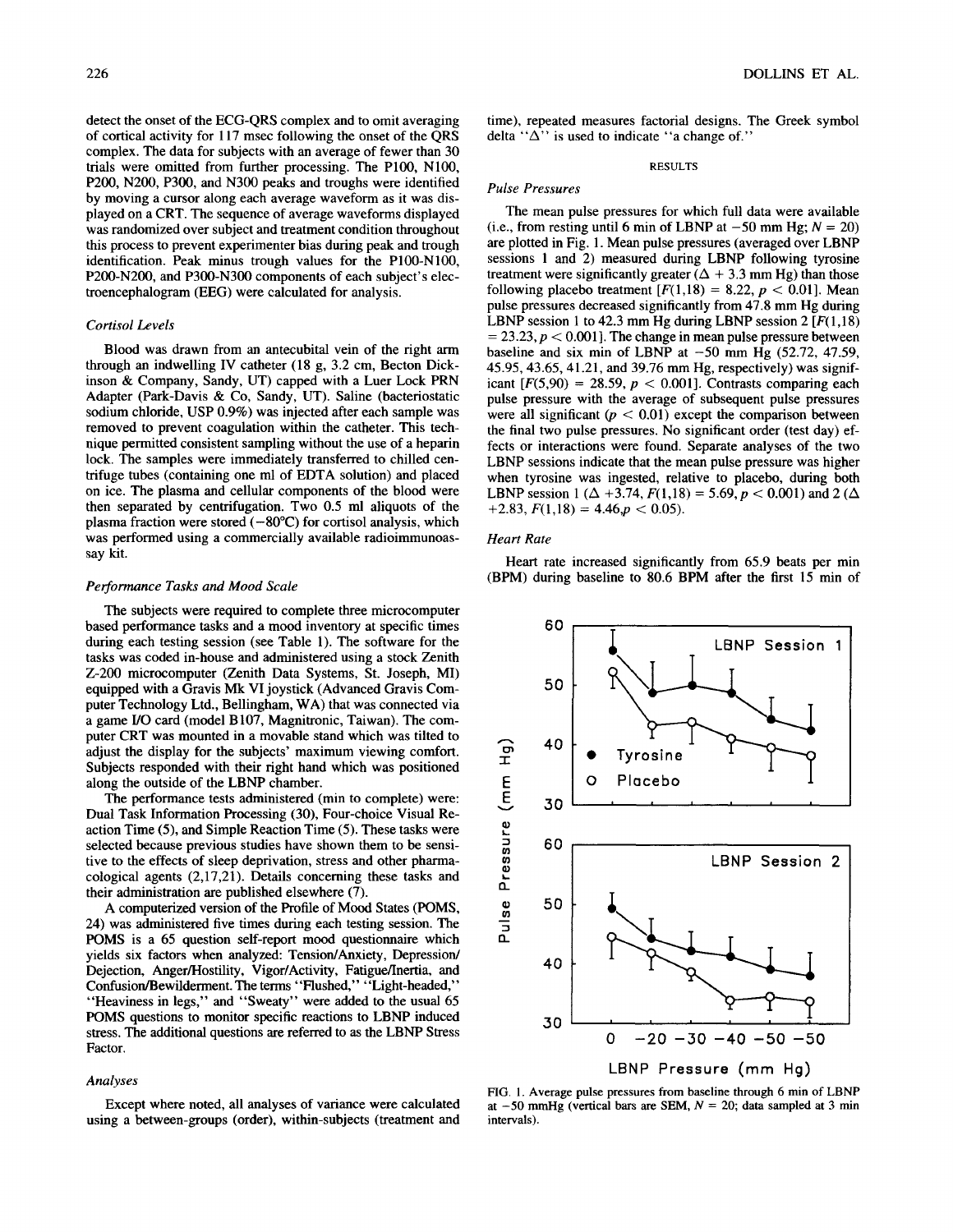LBNP exposure  $[F(4,72) = 61.30, p < 0.0001]$ . Contrasts comparing each heart rate with the average of subsequently measured heart rates were all significant ( $p < 0.001$ ). The mean heart rate during LBNP session 1 was significantly faster  $F(1, 18) = 26.87$ ,  $p < 0.0001$ ] than that during LBNP session 2 ( $\Delta$  +4.4 BPM). A significant  $[F(1,18) = 8.28, p < 0.01]$  treatment by LBNP session interaction was also found, indicating that the decrease in heart rate between LBNP sessions 1 and 2 was greater when the subjects ingested tyrosine ( $\Delta$  -5.68 BPM) than when they ingested placebo ( $\Delta$  -3.06 BPM). No other effects were significant. Separate analyses for the two LBNP sessions indicate that heart rate, averaged over placebo and tyrosine conditions, increased significantly over baseline during both sessions.

## *Event Related Potentials*

Sixteen subjects produced artifact-free data for both treatment conditions during ERP session 1 while only eight subjects produced complete data during ERP session 2. Paired t-tests were used to compare the treatment effects of the P100-NI00, P200- N200, and P300-N300 amplitudes for Channels Fz and Pz. A significant  $[t(15) = 2.13, p < 0.05]$  increase in channel Pz P300-N300 ERP session 1 amplitude of 1.41  $\mu$ V occurred when subjects ingested tyrosine, as illustrated in Fig. 2. A similar though nonsignificant increase of 0.10  $\mu$ V was observed in Fz P300-N300 amplitude during ERP session 1. No significant treatment differences were found among the P100-N200 or P200-N200 amplitudes of either ERP session or among the P300-N300 amplitudes for ERP session 2.

## *Cortisol Levels*

The cortisol levels of ten subjects were analyzed (Fig. 3). Samples were randomly selected with the constraint that five received placebo first and five received tyrosine first. Mean plasma cortisol levels increased significantly over time from a baseline of 7.11 to 11.29  $\mu$ g/dl at the end of testing [ $F(4,32) = 3.48$ ,  $p <$ 0.01]. Contrasts comparing each cortisol level with the average of subsequent levels indicate that the baseline level was significantly less than the remaining four levels  $[F(1,8) = 14.326, p <$ 0.005]. There were no significant treatment, order, or interaction effects.

## *Performance Tasks*

3

 $\mathbf{1}$ 

0 -o **0**  --I

 $-1$ 

 $-2$ 

.-, 2 .........

The number of correctly identified repeated digits on the Dual Task changed significantly during testing  $[F(2,36) = 5.63, p <$ 

Tyrosine P300<br>Placebo A

]~ **- Stimulus -**  -3 <del>I i i leta de la contenu de la contenu de la con</del>tenu de la contenu de la contenu de la contenu de la contenu<br>Il designado de la contenu de la contenu de la contenu de la contenu de la contenu de la contenu de la conte 0 100 200 300 400 500

**Time (msec)** 

**E N300** 



**~-~ 15**  "1o **o~ 13**   $\checkmark$ 11 **Q;**  J 9 o  $7 \mid \quad \circledast$   $\qquad \qquad \bullet$  Tyrosine **0** Placebo <sup>o</sup> Baseline End Baseline End Session **Baseline End Session LBNP-1 Time of** Blood Sampling

FIG. 3. Mean (SEM) plasma cortisol levels throughout testing  $(N = 10)$ .

0.007,  $N = 20$ . Contrasts indicate that the number of correctly identified repeated digits decreased significantly from 15.22 to 13.52 between the first and second test administrations  $[F(1,18)]$  $= 23.56$ ,  $p < 0.001$ . Treatment and testing order effects were not sigificant. No differences were found among subject estimates of the proportion of letters presented or the number of digits erroneously identified as repeated.

Four-choice RT data for two subjects and simple RT data for three subjects were lost through experimenter error, thus only 18 and 17 subjects, respectively, were included in these analyses. A significant increase  $(+12.2 \text{ msec})$  in Four-choice RT latencies occurred when subjects ingested tyrosine  $[F(1,16) = 7.81 p <$ 0.01]. The treatment by order interaction was also significant  $[F(1,16) = 10.69, p < 0.005]$  on this measure. Analysis of the data, divided on the basis of treatment order, indicates that the increase in RT latencies is attributable to the responses of subjects receiving tyrosine followed by placebo  $[F(1,7) = 28.09, p]$  $< 0.001$ ] rather than to a treatment effect influencing both groups of subjects. Significant differences were found in the number of correct  $[F(3,48) = 2.805, p < 0.05]$  and incorrect  $[F(3,48) =$ 3.55,  $p < 0.02$  responses over time. Contrasts indicate that the number of correct responses during the first Four Choice RT task was significantly greater than the average number of correct responses recorded during subsequent administrations of the task  $[F(1,16) = 7.46, p < 0.02]$ . The number of incorrect responses during the first Four Choice RT task was significantly less than the average number of incorrect responses recorded during subsequent administrations  $[F(1,16) = 8.88, p < 0.01]$ . No significant differences were found, in either measure, among the final three administrations of the task. No significant changes occurred in the number of premature or time-out errors. Significant treatment by order  $[F(1,15) = 6.09, p < 0.02]$  and treatment by time  $[F(2,30) = 4.65, p < 0.02]$  interactions were observed in simple RT latencies. These effects, however, were attributable to a baseline offset which occurred during the 0937 h test. No other differences were observed in simple RT latency or in the number of premature or time-out errors.

## *Profile of Mood States*

There were no significant main effects attributable to Tyrosine treatment among the POMS scales. The subjects' responses on every POMS scale changed significantly as testing progressed. A significant treatment by time interaction was found among the Vigor/Activity scale responses  $[F(4,72) = 3.11, p < 0.02]$ , in-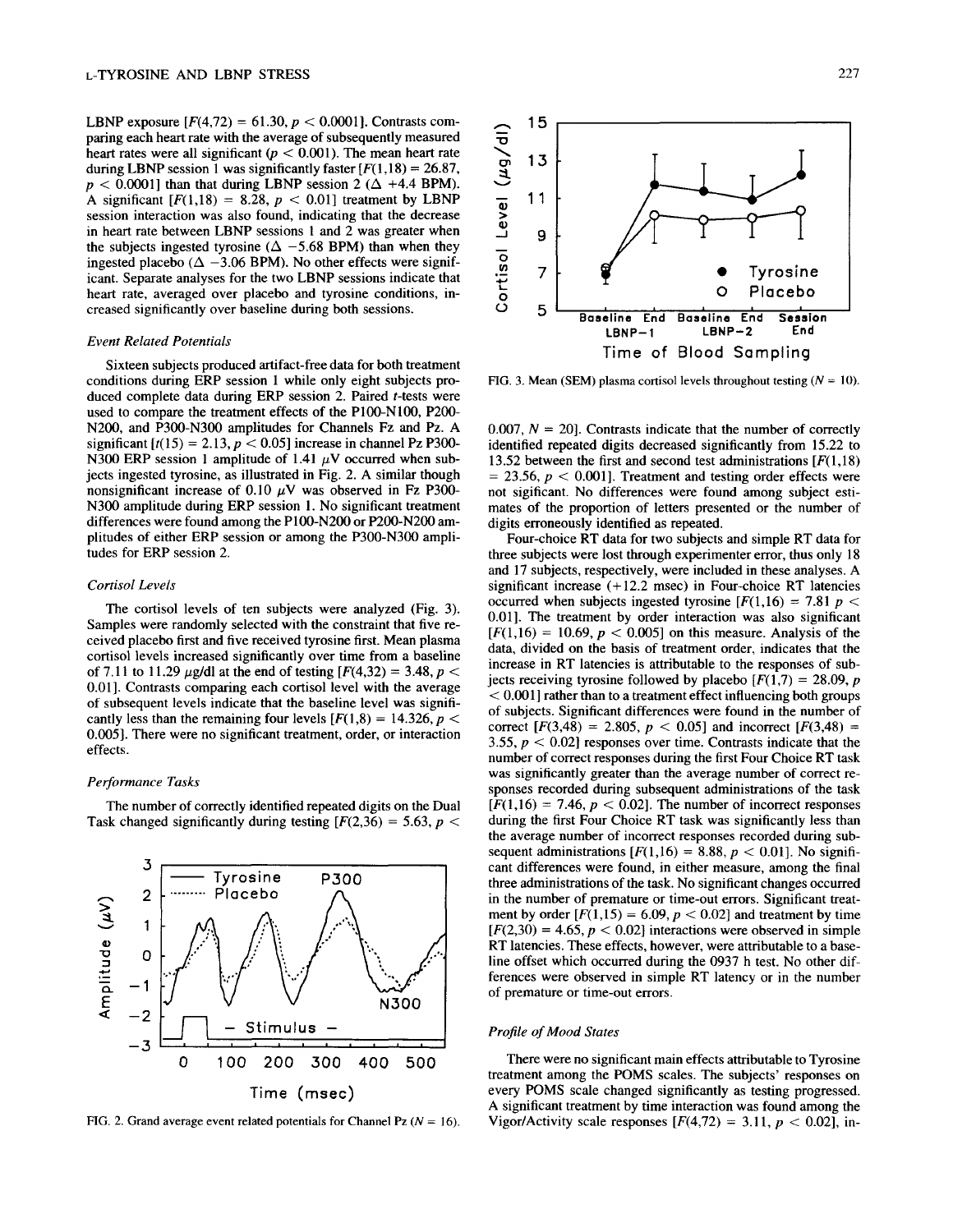dicating that subjects felt less "Vigor" during the first half of a testing session and more "Vigor" during the second half when ingesting tyrosine, as compared to placebo ingestion. The treatment, order, and interaction effects of all other POMS factors were nonsignificant. Response averages indicate that the greatest Tension/Anxiety, Depression/Dejection, Anger/Hostility, Fatigue/Inertia, Confusion/ Bewilderment, and LBNP-stress occurred during LBNP session 2, and the least when testing began. Responses also indicate that subjects felt the greatest "Vigor" prior to LBNP session 1 and the least during LBNP session 2. These differences were significant at the  $p < .05$  level, using Duncan's multiple range test.

## *LBNP Tolerance*

Of the 20 subjects tested, nine subjects tolerated LBNP at  $-50$ mm Hg for the full 30 min of testing. The remaining 11 subjects tolerated LBNP an average of 2.5 min longer when taking tyrosine than when taking placebo. Subjects also tolerated an average of 8.76 min more LBNP on the second day of testing than on the first, regardless of treatment. The LBNP tolerance treatment and order effects were nonsignificant, but a significant treatment by order interaction was found  $[F(1,9) = 12.91, p < 0.005]$ . The data were divided on the basis of treatment order and analyzed separately to interpret this significant interaction. Average (SEM) LBNP tolerance times by treatment and treatment order may be found in Table 2. Tyrosine treatment significantly increased the LBNP tolerance of subjects receiving placebo followed by tyrosine  $[F(1,5) = 6.46, p < 0.05]$  and decreased the LBNP tolerance of subjects receiving tyrosine followed by placebo  $[F(1,4)]$  $= 13.50, p < 0.02$ ]. Paired *t*-tests were used to examine within order treatment effects. Tyrosine treatment increased the average LBNP tolerance of subjects receiving placebo followed by tyrosine from 18.61 to 32.53 min during LBNP session 1  $[t(5) =$ 4.20,  $p < 0.0085$ , but had no effect during LBNP session 2. Tyrosine treatment decreased the LBNP session 2 tolerance of subjects receiving tyrosine on the first day of testing by an average of 9.4 min  $[t(4) = 3.77, p < 0.02]$ , but had no effect on LBNP session 1 tolerances for this group.

#### DISCUSSION

The results of this study indicate that tyrosine treatment reduces physiological decrements attributable to LBNP. Measures which improved with tyrosine ingestion include LBNP tolerance, maintenance of pulse pressure, self-reported feelings of "Vigor," and channel Pz ERP P300-N300 component amplitudes during the "odd-ball" task.

Tyrosine treatment caused a significant increase in the duration of LBNP session 1 tolerance of subjects receiving placebo followed by tyrosine, but no difference in the duration of LBNP session 2 tolerance. Subjects receiving tyrosine followed by placebo had lower LBNP session 2 tolerances when ingesting tyrosine, relative to placebo, but no tolerance differences during LBNP session 1. The average LBNP session 2 tolerances for all subjects decreased by 0.47 min  $(N = 11)$  and the average LBNP session 1 tolerance increased by 5.5 min when taking tyrosine, relative to placebo. As indicated above, all subjects had higher LBNP tolerances on the second day of testing, regardless of treatment. The treatment by order interaction suggests that the subjects experienced more "novelty" stress on the first day of testing than on the second day. This may have resulted in complex interactions among LBNP tolerance, the level of stress, and the effects of tyrosine (see Table 2).

The results of this study are consistent with the earlier findings of Conlay et al. (5,6) that tyrosine administration is effective in

AND TREATMENT ORDER

| Group/Treatment   | LBNP<br>Session 1 | LBNP<br>Session 2 | Test Day |
|-------------------|-------------------|-------------------|----------|
| Pla-Tyr $(N = 6)$ |                   |                   |          |
| Placebo           | 18.61 (0.72)      | 24.13 (2.57)      | i        |
| Tyrosine          | 32.53 (2.96)      | 31.18 (3.36)      | 2        |
| Tyr-Pla $(N = 5)$ |                   |                   |          |
| Placebo           | 32.96 (3.94)      | 36.82 (1.95)      | 2        |
| <b>Tyrosine</b>   | 28.37 (4.01)      | 27.33(3.67)       |          |

increasing the blood pressures of hypotensive animals. These studies have shown that tyrosine treatment significantly increases the pulse pressures of subjects, indicating increased cardiac output in response to LBNP. A possible mechanism for this effect is that elevated plasma tyrosine levels lead to an increase in CA, from peripheral sympathetic neurons and adrenomedullar cells, and these, in turn, enhanced cardiac output. These results may also be due to changes in central CA levels. We attribute the significant treatment by time interaction to the same mechanism. While the observed decrease in heart rate between LBNP sessions 1 and 2 was not expected, it is consistent with our proposal that LBNP session 2 was more difficult than LBNP session 1.

The P300 component of the auditory ERP has been associated with timing or the "intensity" of an information-processing activity (9). In studies where subjects are required to attend to primary and secondary tasks simultaneously, P300 amplitude has been shown to decrease when the "oddball" task is secondary (16). More recent work indicates that P300 amplitude decreases as task difficulty increases (27). Our results of greater P300-N300 amplitude in subjects ingesting tyrosine, relative to placebo, suggest that subjects found the oddball task less difficult when ingesting tyrosine. Arousal and sensory parameters did not change as a function of treatment, as indicated by the lack of significant differences among other peak amplitudes (particularly N100). It is, however, also possible that subjects may have attended and/ or responded to more of the infrequently presented stimuli after ingesting tyrosine, causing an increase in average response amplitude that was unrelated to processing ability. While this is, to our knowledge, the first time a direct effect on cognitive activity has been associated with the ingestion of a neurotransmitter precursor, we interpret these results with caution and suggest that further work be done in this area.

Data from this human study, which indicate that there were no significant differences in plasma cortisol levels attributable to tyrosine treatment, neither support nor contradict animal research indicating that tyrosine blocks a stress induced rise in plasma corticosterone (31). The current observations are not in agreement with another study (1) which indicated that LBNP stress has no effect on cortisol levels. This difference in results may be due to the shorter LBNP exposure periods (20 min) of that study.

While responses on the Dual and Four-choice RT tasks, as well as the POMS scales, changed significantly with repeated LBNP exposure and sometimes changed with treatment order, there were no main effects for tyrosine treatment. This result could be attributed to factors other than an insensitivity of these measures to tyrosine administration. The catecholamine depletion experienced during LBNP exposure may not have been severe enough, in either duration or extent, to induce differential responding, attributable to the treatment, on the behavioral tasks used. It is more likely, however, that the activity and distractions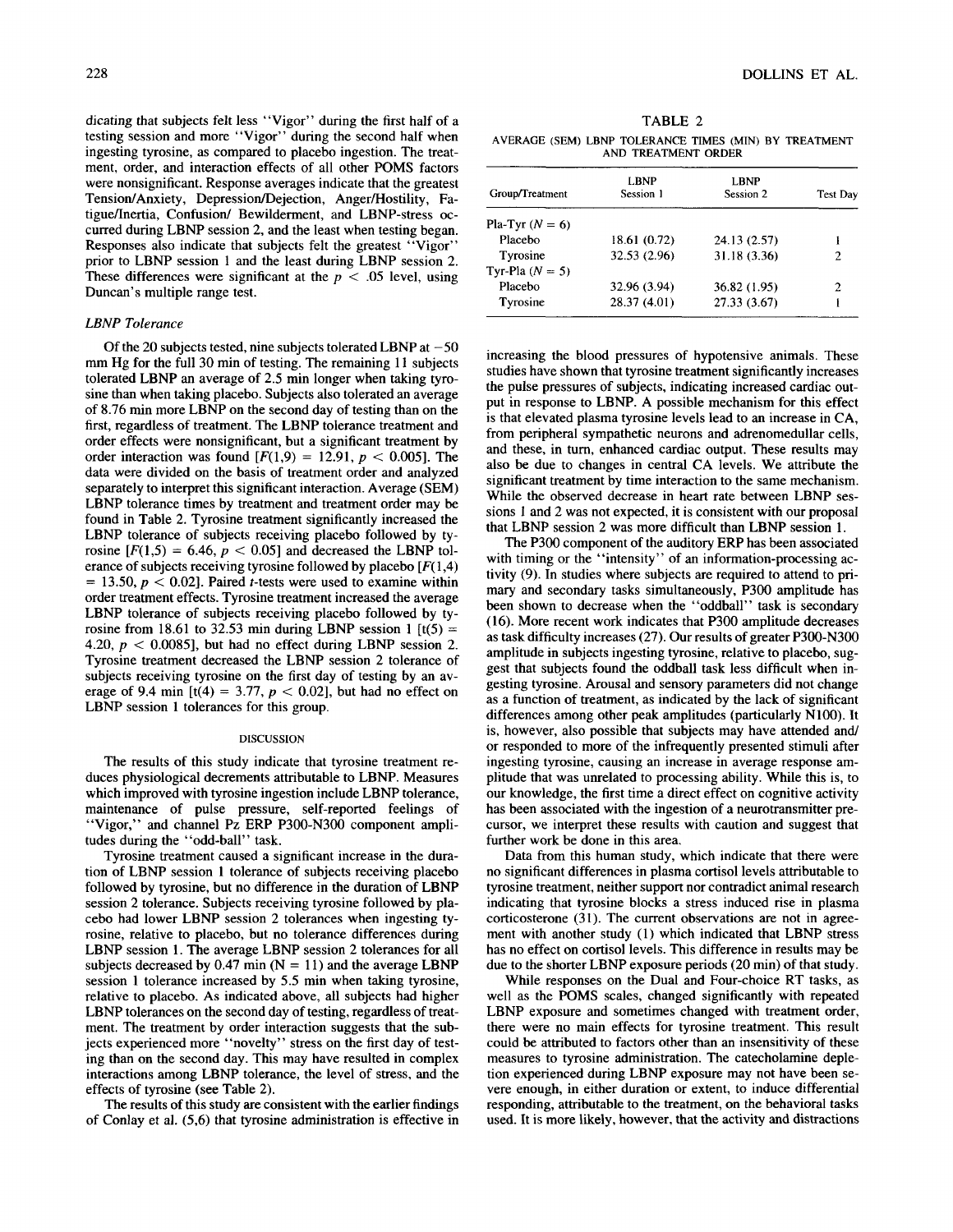which surrounded each subject during testing, and were necessary to ensure his safety, may have obscured any behavioral task differences which might otherwise have been observed.

In summary, the results of this study indicate that tyrosine reduces some physiological decrements caused by LBNP exposure. During the first LBNP session, subjects could tolerate longer exposures to this stressor when they received tyrosine, relative to placebo, prior to exposure. Tyrosine pretreatment also allowed subjects to maintain significantly higher pulse pressures throughout exposure to LBNP, an indication of increased cardiac output. Channel Pz P300-N300 auditory ERP amplitudes were larger in subjects pretreated with tyrosine. We cautiously interpret this as indicating that tyrosine pretreatment enhances central, presumably cortical, information processing and may ameliorate the decrement in cognitive processing ability caused by LBNP.

- 1. Allen, J. P.; Davis, T. Q.; Rowlands, C. F. Effect of lower body negative pressure on plasma ACTH and cortisol concentrations in man. J. Endocrinol. Invest. 5:1-3; 1982.
- 2. Banderet, L. E.; Lieberman, H. R. Treatment with tyrosine, a neurotransmitter precursor, reduces environment stress in humans. Brain Res. Bull. 22:759-762; 1989.
- 3. Bonde-Petersen, F.; Suzuki, M.; Christensen, N. J. Cardiovascular and hormonal responses to bicycle exercise during lower body negative pressure. Adv. Space Res. 4:31-33; 1984.
- 4. Brady, K.; Brown, J. W.; Thurmond, J. B. Behavioral and neurochemical effects of dietary tyrosine in young and aged mice following cold-swim stress. Pharmacol. Biochem. Behav. 12:667-674; 1980.
- 5. Conlay, L. A.; Maher, T. J.; Wurtman, R. J. Tyrosine increases blood pressure in hypotensive rats. Science 212:559-560; 1981.
- 6. Conlay, L. A.; Maher, T. J.; Wurtman, R. J. Tyrosine accelerates catecholamine synthesis in hemorrhaged hypotensive rats. Brain Res. 333:81-84; 1985.
- 7. Dollins, A. B.; Lynch, H. J.; Wurtman, R. J.; Deng, M. H.; Lieberman, H. R. Effects of illumination on human nocturnal serum melatonin levels and performance. Physiol. Behav. 53:153-160; 1993.
- 8. Donchin, E.; Karis, D.; Bashore, T. R.; Coles, M. G. H.; Gratton, G. Cognitive psychophysiology and human information processing. In: Coles, M. G. H.; Donchin, E.; Porges, S. W., eds. Psychophysiology systems, processes, and applications. New York: The Guilford Press; 1986:244-267.
- 9. Donchin, E.; Kramer, A. F.; Wickens, C. Applications of brain event-related potentials to problems in engineering psychology. In: Coles, M. G. H.; Donchin, E.; Porges, S. W., eds. Psychophysiology systems, processes, and applications. New York: The Guilford Press; 1986:702-718.
- 10. Gelenberg, A. J.; Wojcik, J. D.; Gibson, C. J.; Wurtman, R. J. Tyrosine for depression. J. Psychiatr. Res. 17:175-180; 1983.
- 11. Gibson, C. J.; Wurtman, R. J. Physiological control of brain norepinephrine synthesis by brain tyrosine concentration. Life Sci. 22:1399-1406; 1978.
- 12. Gibson, C. J.; Deikel, S. M.; Young, S. N.; Binik, Y. M. Behavioural and biochemical effects of tryptophan, tyrosine and phenylalanine in mice. Psychopharmacology 76:118-121; 1982.
- 13. Glaeser, B. S.; Melamed, E.; Growdon, J. H.; Wurtman, R. J. Elevation of plasma tyrosine after a single oral dose of L-Tyrosine. Life Sci. 25:265-272; 1979.
- 14. Graboys, T. B.; Lille, R. D.; Polansky, B. J.; Chobanian, A. V. Effects of lower body negative pressure on plasma catecholamine, plasma renin activity and the vectorcardiogram. Aerospace Med. 45:834-839; 1974.
- 15. Graboys, T. B.; Forlini, F. J., Jr.; Michaelson, E. D. Systolic time intervals during lower body negative pressure. J. Appl. Physiol. 37:329-332; 1974.
- 16. Isreal, J. B.; Chesney, G. L.; Wickens, C. D.; Donchin, E. The eventrelated brain potential as an index to display monitoring workload. Human Factors 22:212-224; 1980.

The pulse pressure, heart rate, behavioral task, and mood surveys indicate that subjects were more stressed by LBNP session 2 than session 1. Treatment order effects suggest that subjects reexposed to LBNP a few days after their initial exposure will manifest less psychological "novelty" stress and physiological change, than during their first exposure.

#### ACKNOWLEDGEMENTS

We would like to thank the following people at Brooks Air Force Base, USAF School of Aerospace Medicine for their contributions to this research project: Judith A. Barber, Patricia A. Boll, MSgt Ronald W. Boone, Earl N. Cook, SSgt Guy A. Drew, Martha Lane, MSgt Thomas E. Lloyd, and Martha E. Smith. We would further like to add a special thanks to the men who participated as subjects. This work was supported by the Air Force Office of Sponsored Research (AFOSR-87- 0402).

## **REFERENCES**

- 17. Koelega, H. S. Benzodiazepines and vigilance performance: A review. Psychopharmacology 89:145-156; 1989.
- 18. Lehnert, H. R.; Reinstein, D. K.; Strowbridge, B. W.; Wurtman, R. J. Neurochemical and behavioral consequences of acute, uncontrollable stress: Effects of dietary tyrosine. Brain Res. 303:215-223; **1984.**
- 19. Lehnert, H.; Reinstein, D. K.; Wurtman, R. J. Tyrosine reverses the depletion of brain norepinephrine and the behavioral deficits caused by tail-shock stress in rats. In: Usdin, E.; Kvetnansky, R.; Axelrod, J., eds. Stress: The role of the catecholamines and other neurotransmitters. New York: Gordon and Beach; 1984:81-91.
- 20. Lieberman, H. R. Tyrosine and stress: Human and animal studies. In: Mariott, B., ed. Food components to enhance performance. Washington, D.C.: National Academy Press; 1994:277-299.
- 21. Lieberman, H. R.; Corkin, S.; Spring, B. J.; Growdon, J. H.; Wurtman, R. J. Mood, performance, and pain sensitivity: Changes induced by food constituents. J. Psychiatr. Res. 17:135-145; 1983.
- 22. Lovenberg, W.; Bruck, E. S.; Hanbauer, I. ATP, cyclic AMP, and magnesium increase the affinity of rat striatal tyrosine hydroxylase for its cofactor. Proc. Natl. Acad. Sci. 72:2955- 2958; 1975.
- 23. Mauron, J. Tyrosine and hypertension. Biblthca. Nutr. Dieta 38:209- 218; 1986.
- 24. McNair, P. M.; Lorr, M.; Droppleman, L. F. Profile of mood states manual. San Diego, CA: Educational and Industrial Testing Service; 1971.
- 25. Milner, J. D.; Reinstein, D. K.; Wurtman, R. J. Dopamine synthesis in rat striatum: Mobilization of tyrosine for nondopimanergic cells. Experimentia 43:1109-1110; 1987.
- 26. Owasoyo, J. O.; Neri, D. F.; Lamberth, J. G. Tyrosine and its potential use as a countermeasure to performance decrement in military sustained operations. Aviat. Space Environ. Med. 63:364-369; 1992.
- 27. Polich, J. Task difficulty, probability, and inter-stimulus interval as determinants of P300 from auditory stimuli. Electroencephalogr. Clin. Neurophysiol. 68:311-320; 1987.
- 28. Porsolt, R. D.; Anton, G.; Blavet, N.; Jalfre, M. Forced swimming in rats: Hypothermia, immobility and the effects of imipramine. Eur. J. Pharmac. 47:379-391; 1978.
- 29. Rauch, T. M.; Lieberman, H. R. Tyrosine pretreatment reverses hypothermia-induced behavioral depression. Brain Res. Bull. 24:147- 150; 1990.
- 30. Reinstein, D. K.; Lehnert, H.; Wurtman, R. J. Tyrosine prevents behavioral and neurochemical correlates of an acute stress in rats. Life Sci. 34:2225-2231; 1984.
- 31. Reinstein, D. K.; Lehnert, H.; Wurtman, R. J. Dietary tyrosine suppresses the rise in plasma corticosterone following acute stress in rats. Life Sci. 37:2157-2163; 1985.
- 32. Scott, N. A.; DeSilva, R. A.; Lown, B.; Wurtman, R. J. Tyrosine administration decreases vulnerability to ventricular fibrillation in the normal canine heart. Science 211:727-729; 1981.